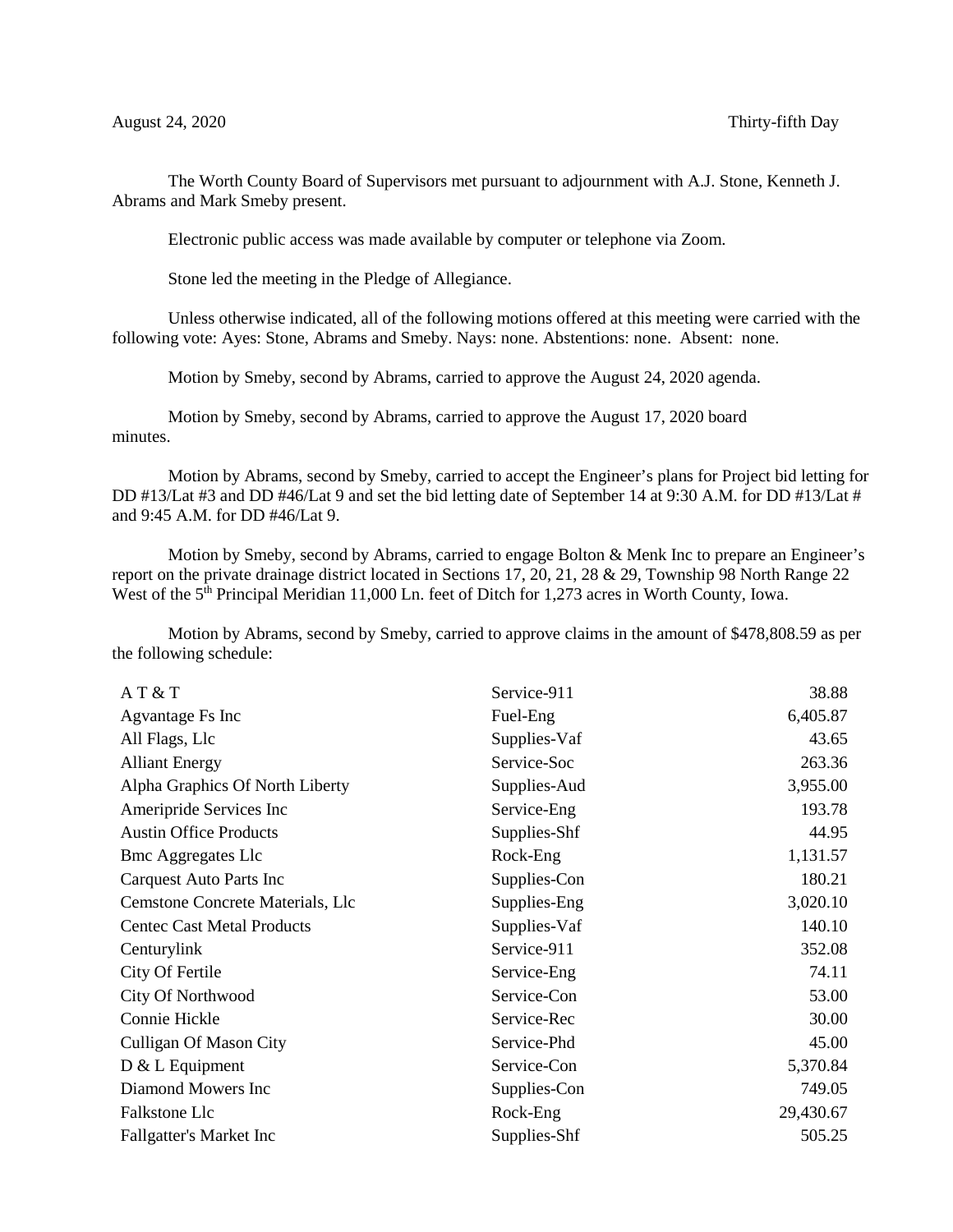| Five Star Cooperative                   | Fuel-Eng          | 119.22     |
|-----------------------------------------|-------------------|------------|
| Greve Law Office                        | Copies-Aty        | 80.50      |
| <b>Heartland Paper Company</b>          | Supplies-Gsr      | 157.11     |
| <b>Hotsy Equipment</b>                  | Supplies-Shf      | 287.05     |
| Ia Division Of Labor Service            | Service-Gsr       | 80.00      |
| Ia Law Enforcement Academy              | Edu-Shf           | 150.00     |
| Ia Secretary Of State                   | Fee-Aud           | 965.65     |
| Ip Pathways                             | Service-Dap       | 620.20     |
| <b>Isac</b>                             | Edu-Aud           | 50.00      |
| J & J Machining Welding & Fabricating   | Service-Eng       | 900.56     |
| J & J Medical                           | Supplies-Shf      | 330.00     |
| Jessica Reyerson                        | Reimb-Phd         | 50.00      |
| Jim Hunt Electric Llc                   | Service-Ema       | 940.03     |
| John Deere Financial                    | Service-Con       | 131.95     |
| <b>Johnson Vinyl Graphics</b>           | Service-Ema       | 70.00      |
| Kelly Hardware                          | Supplies-Con      | 823.01     |
| Kirschbaum Elec & Plumbing              | Service-Con       | 80.00      |
| Larsen Plumbing & Heating Inc           | Service-Gsr       | 587.09     |
| <b>Lawson Products Inc</b>              | Parts-Eng         | 102.63     |
| Legislative Services Agency             | Supplies-Shf      | 100.00     |
| Lexisnexis                              | Service-Aty       | 171.00     |
| <b>Manly Junction Signal</b>            | Service-Sup       | 479.74     |
| Marco Technologies Llc                  | Service-Dap & Asr | 746.51     |
| Martin Marietta Materials Inc           | Supplies-Eng      | 116.03     |
| Matt Parrott/Storey Kenworthy           | Supplies-Aud      | 1,182.50   |
| Mercyone North Iowa Occupational Health | Service-Eng       | 186.00     |
| Midwest Pipe Supply Inc                 | Supplies-Eng      | 178.43     |
| Murphy Tractor & Equipment              | Equip-Eng         | 316,574.00 |
| Niacog                                  | Service-Tra       | 3,842.55   |
| No Ia Juvenile Detention                | Service-Juj       | 125.00     |
| Northwood Anchor Inc                    | Service-Sup       | 655.74     |
| Northwood Chiropractic, Pc              | Service-Shf       | 115.00     |
| Nuss Truck & Equipment Inc              | Parts-Eng         | 491.43     |
| Peopleservice Inc                       | Service-Wat & Wwt | 16,389.00  |
| <b>Pinnacle Quality Insight</b>         | Service-Phd       | 154.50     |
| Plunkett's Pest Control Inc             | Service-Con       | 82.00      |
| Popp Farm Drainage                      | Service-Eng       | 489.25     |
| Reindl Repair                           | Service-Phd       | 32.74      |
| Reinhart Food Service Llc               | Supplies-Shf      | 574.60     |
| Schneider Geospatial, Llc               | Service-Dap       | 1,718.00   |
| <b>Staples Credit Plan</b>              | Supplies          | 136.75     |
| <b>State Hygienic Laboratory</b>        | Service-San       | 125.00     |
| <b>Trading Post</b>                     | Parts-Eng         | 35.00      |
| Tyler Technologies Inc                  | Service-Dap       | 60,041.07  |
| <b>U S Postal Service</b>               | Postage-Aud       | 820.00     |